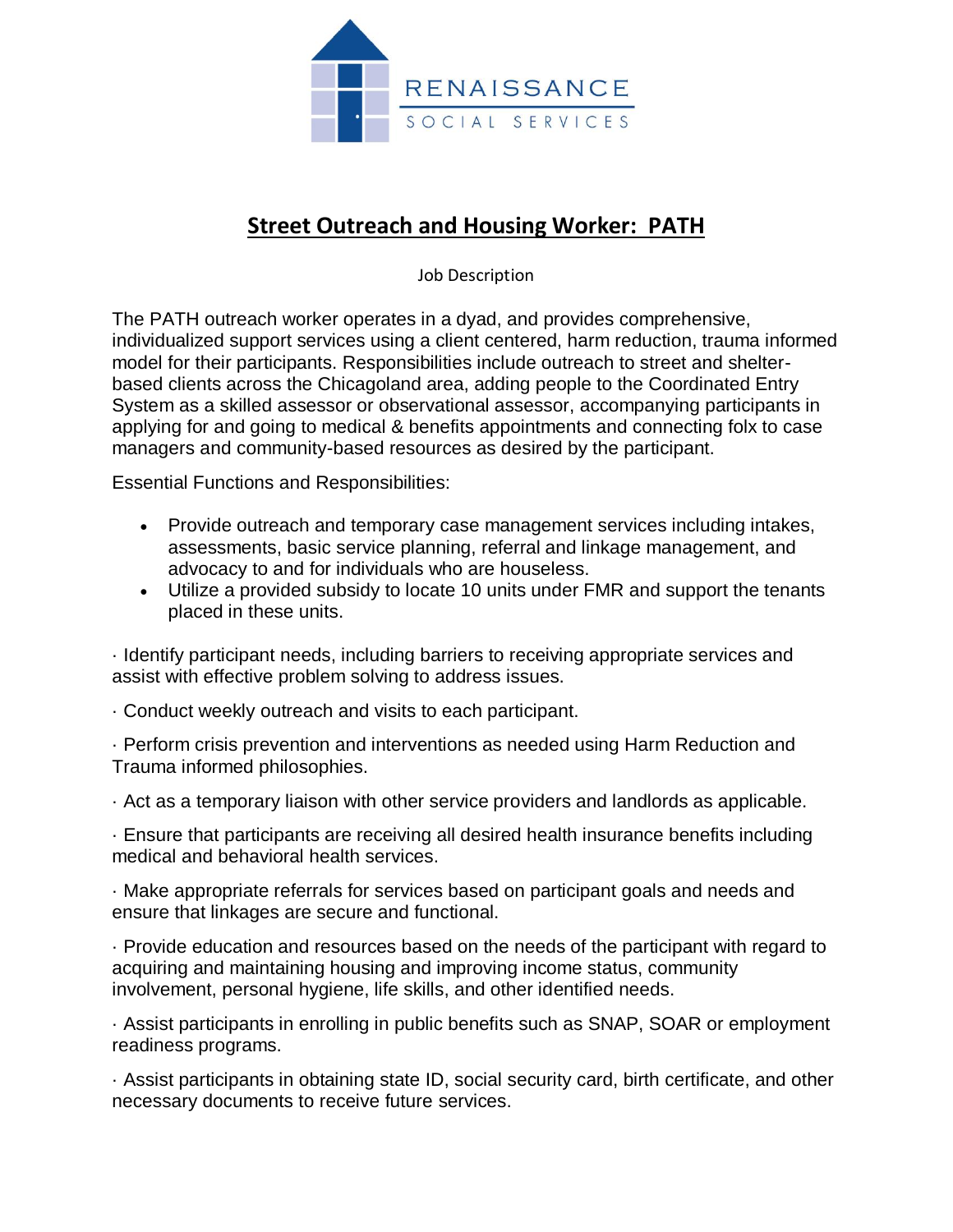

· Refer and link clients to appropriate services within the system of care that promotes positive health outcomes, treatment adherence, and greater self-sufficiency.

· Maintain the confidentiality of participant information in any written, oral, or electronic form including, but not limited to, health information, HIV/AIDS status, and disability information. Release such information only as needed and with the proper release from the client unless mandated by law.

Documentation & Recordkeeping

- · Complete case notes in PIMSY within five-business day of interaction.
- · Complete basic care plans every 6 months based on participant goals.
- · Update HMIS regarding CES entries.
- · Maintains all applicable and required documentation in participants' files.

#### Other

· Maintain required professional knowledge and job skills. Attend and participate in monthly staff development opportunities.

· Perform other duties as assigned.

#### KNOWLEDGE, SKILLS, AND ABILITIES

Administrative Ability: The ability to maintain accurate work records and access these records as necessary.

Affordable Care Act (ACA): Knowledge of the Affordable Care Act and the rules defining eligibility and enrollment policies. This includes knowledge of the provisions of the Affordable Care Act related to Medicaid.

Attention to Detail: The ability to accomplish a task with concern for all areas involved, no matter how small. This includes the ability to notice inconsistencies/faults in processes in order to ensure the quality of services provided by the organization and to prevent further inefficiencies.

Autonomy: The ability to work without close supervision, taking ownership of work activities and ensuring tasks meet agency standards.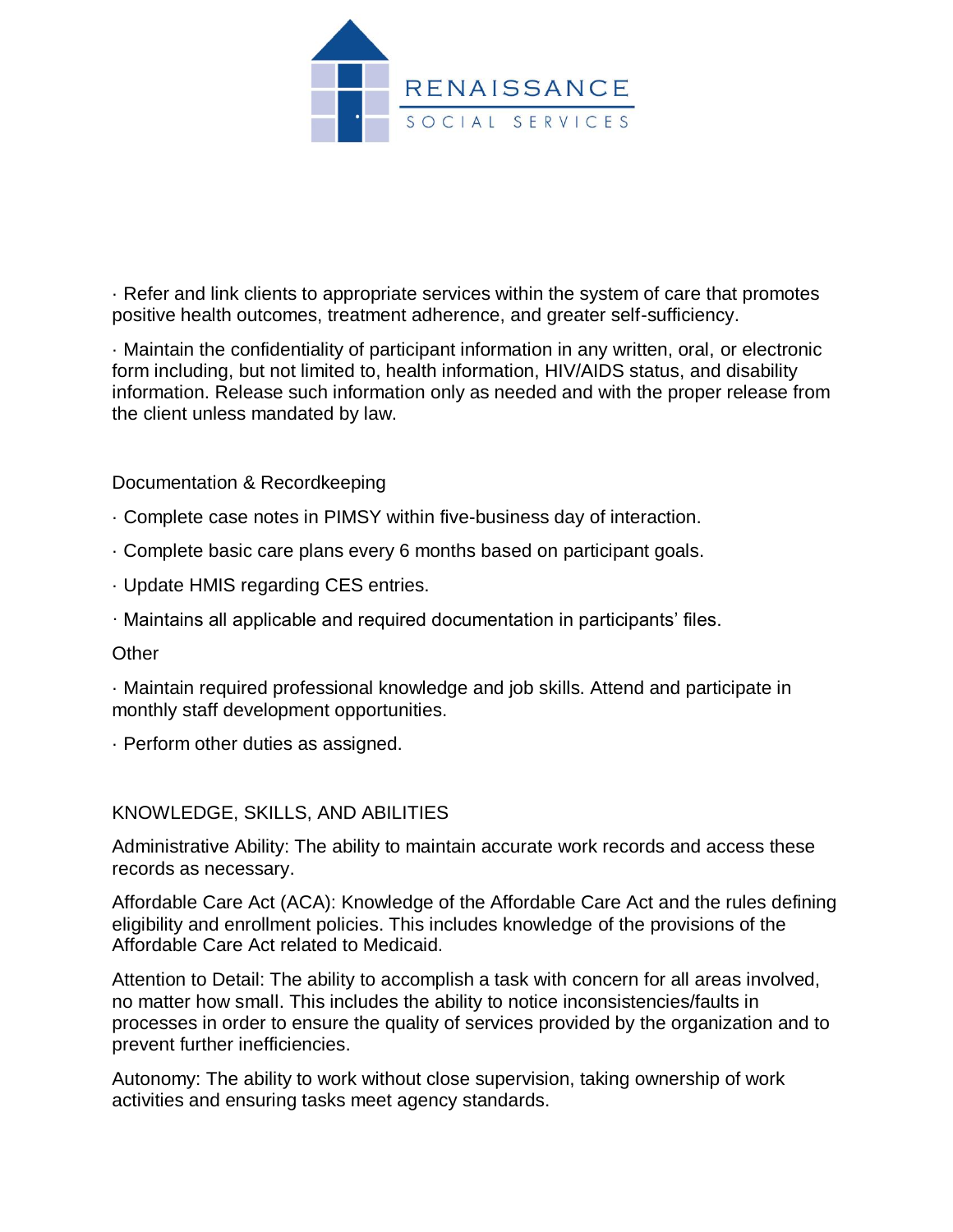

Case Management: The ability to assess participants needs, create care plans, and follow-up in order to address barriers and ensure care is continuous and comprehensive. This includes the ability to utilize tools.

Customer Service Orientation: The ability to provide efficient, quality service to both internal and external stake holders. This includes putting the participant first, following through on responsibilities, ensuring that promised work is completed, taking responsibility for commitments.

Database Use: Knowledge of Microsoft Excel and/or other database programs. Training provided on HMIS and PIMSY.

Dependability: The ability and willingness to take ownership of work activities and ensure that they are completed accurately, efficiently, and in a timely manner. This includes being conscientious, committed, reliable (e.g., adhering to the attendance policy), trustworthy, and accountable for completing work activities.

Follow-Through: The ability to follow up with participant in a timely manner. This includes the ability to monitor and actively participant in the continuation and completion of a task or activity to ensure follow-through and proper completion.

Harm Reduction: Knowledge of strategies directed toward individuals or groups that aims to reduce the harms associated with certain behaviors. This includes knowledge of target populations and the context in which harm reduction strategies are delivered. This also includes the ability to apply harm reduction strategies to reduce adverse consequences.

HIPAA: The ability and willingness to learn and understand the Health Insurance Portability and Accountability Act (HIPAA) guidelines and procedures specific to protecting health information (for example, releasing medical information, waste disposal, security)

Homeless Populations: Knowledge of the causes of homelessness, who it affects, and the factors (e.g., racial inequities, Socio Economic Status) that can contribute to an individual being homeless. This includes the ability to understand the culture of homelessness and engage houseless or formerly houseless populations.

Initiative: The ability and willingness to take independent action and complete job tasks without being instructed to complete them. This includes the ability and willingness to recognize assignments or tasks that need to be completed, to seek out additional assignments or tasks, and to help others.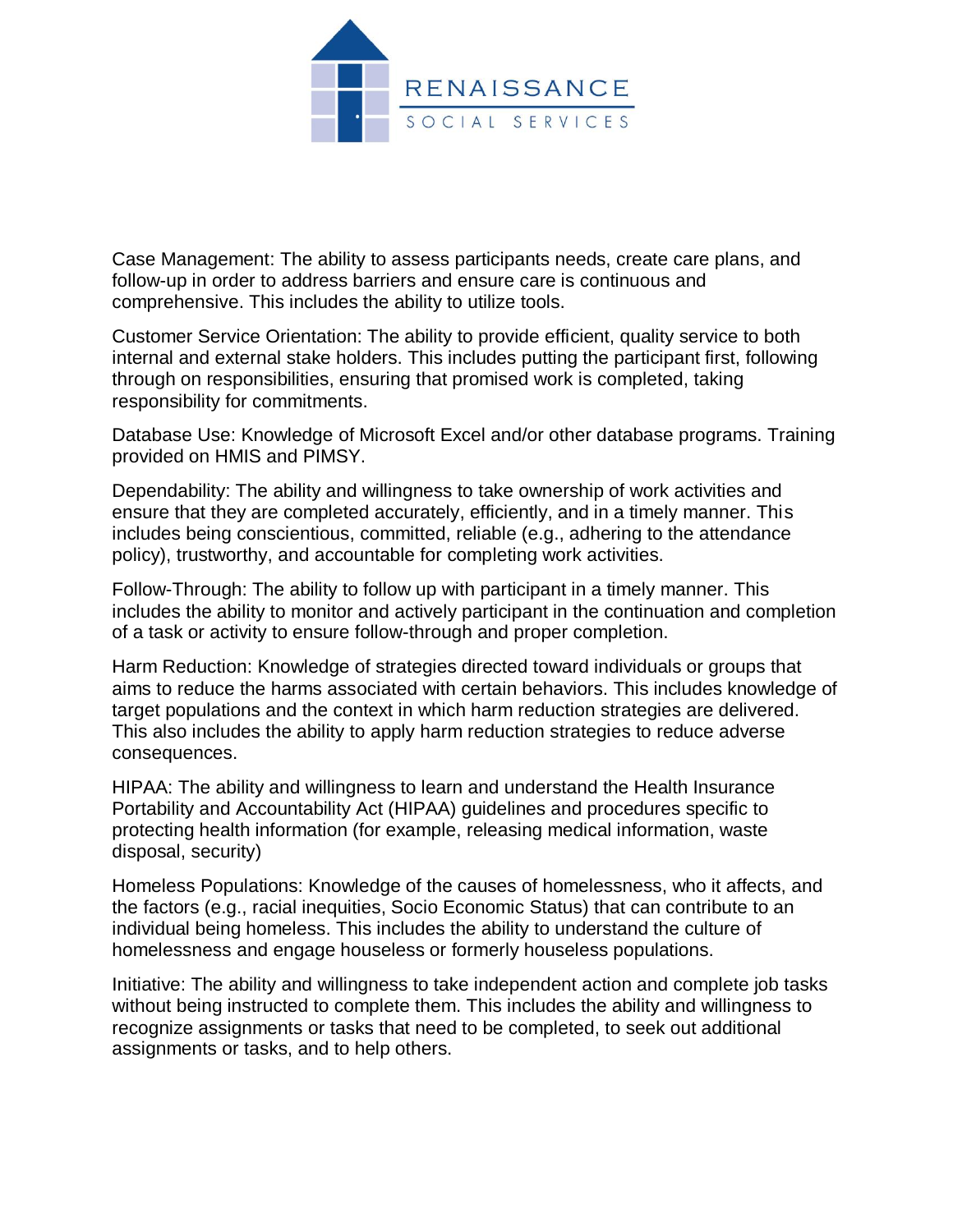

Interpersonal Skills: The ability to develop and maintain professional, trusting, and positive working relationships with mangers, supervisors, staff, co-workers, partner agencies, and vendors. This includes the ability to engage others in conversation and actively participant in conversations while interacting with others; being cooperative, approachable, and taking time to listen to and address other's questions or concerns; treating others with kindness, respect, and dignity; and expressing empathy and compassion when dealing with the needs and problems of others.

Planning and Organizing: The ability to prioritize, plan, and coordinate work activities, and manage resources so that work objectives are accomplished efficiently.

Problem Solving: The ability to define, diagnose, and resolve problems. This includes seeking, logically examining, and interpreting information from different sources to determine a problem's cause and developing a course of action to resolve the problem and to prevent its recurrence.

Resolving Conflicts: The ability to manage and resolve conflict or disputes between individuals. This includes seeking an understanding of all sides involved in the conflict and striving for win-win solutions.

Stress Tolerance: The ability to work productively and effectively when faced with stressful work situations and time constraints. This includes the ability to maintain patience and effective interactions with others under stressful working conditions, and to maintain a calm, controlled, and professional manner when facing high pressure and demanding situations.

Supportive Housing: Knowledge of supportive housing programs (affordable housing with support services) for individuals confronted with homelessness and who also have very low incomes and/or serious, persistent issues that may include addiction or alcoholism, mental health, HIV/AIDS, diverse disabilities or other serious challenges to a successful life. This includes the ability to implement a Housing First model.

Teamwork: The ability to actively participant in and contribute to team effectiveness. This includes demonstrating commitment and willingness to focus individual effort to ensure the success of the team, department, or agency.

Communication Verbal & Written: The ability to communicate information clearly and politely to co-workers, supervisors, and guests when speaking. This includes targeting the amount, style, and content of the information to the needs of the receiver. The ability to write sentences and paragraphs following the basic rules of spelling, grammar, and punctuation